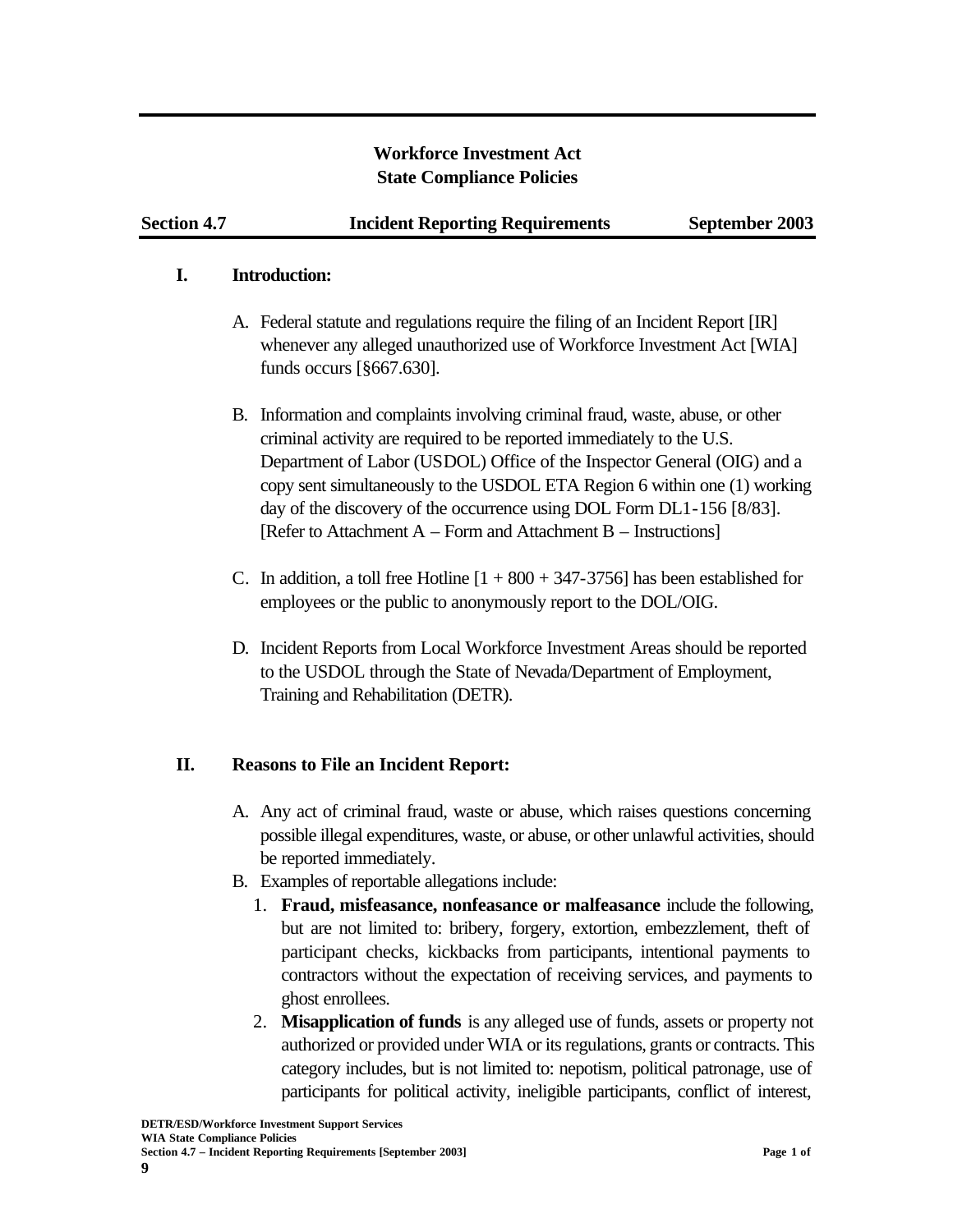violation of contract/grant procedures, and the use of Federal funds for other than the specified purposes.

**Note:** a report must be filed when it appears that there exists an intent to misapply funds rather than merely a case of minor mismanagement.

- 3. **Gross mismanagement** is actions or situations arising out of management ineptitude or oversight leading to major violations of WIA processes, regulations or contract/grant provisions. This category includes, but is not limited to: unauditable records, unsupported costs, highly inaccurate fiscal and/or program reports, payroll discrepancies, payroll deductions not paid to Internal Revenue Service and the lack of good internal control procedures.
- 4. **Employee/participant misconduct** is actions occurring during or outside work hours that reflect negatively on the Department of Labor, the State and the WIA program. This category may include, but not limited to: conflict of interest or the appearance of conflict of interest involving outside employment, business and professional activities; the receipt or giving of gifts, fees, entertainment, favors; misuse of Federal property and other such activities which might adversely affect the confidence of the public as well as serious violations of Federal and state laws.
- 5. The IR process should not be utilized for personnel actions such as Equal Employment Opportunity complaints, employee grievances, or labor disputes. Please refer to Sections 4.1, 4.3, 4.4, and 4.5 of this Policy Manual for additional information.

# **III. Who May File an Incident Report:**

A. The Department of Employment, Training and Rehabilitation [DETR] acting on behalf of the Governor of Nevada is responsible for submitting the IR [DL Form 1-156] as a result of any alleged grievance or complaint received from any person with knowledge of a situation, including but not limited to: State program staff, local Boards, service providers, or vendors.

> **Note:** Initial contact may be received by either the Local Workforce Investment Board [LWIB], DETR or the DETR/Employment Security Division/Workforce Investment Support Services [DETR/ESD/WISS] verbally or in writing or as a result of a call received by the OIG toll free Hotline.

# **IV. When to File an Incident Report:**

- A. If the LWIB receives the alleged grievance/complaint, they are required to inform DETR/ESD/WISS within one (1) working day.
- **DETR/ESD/Workforce Investment Support Services** B. The Department, upon receipt of information of an alleged grievance/ complaint, will complete the IR and forward to the Region 6 Administrator and the OIG, at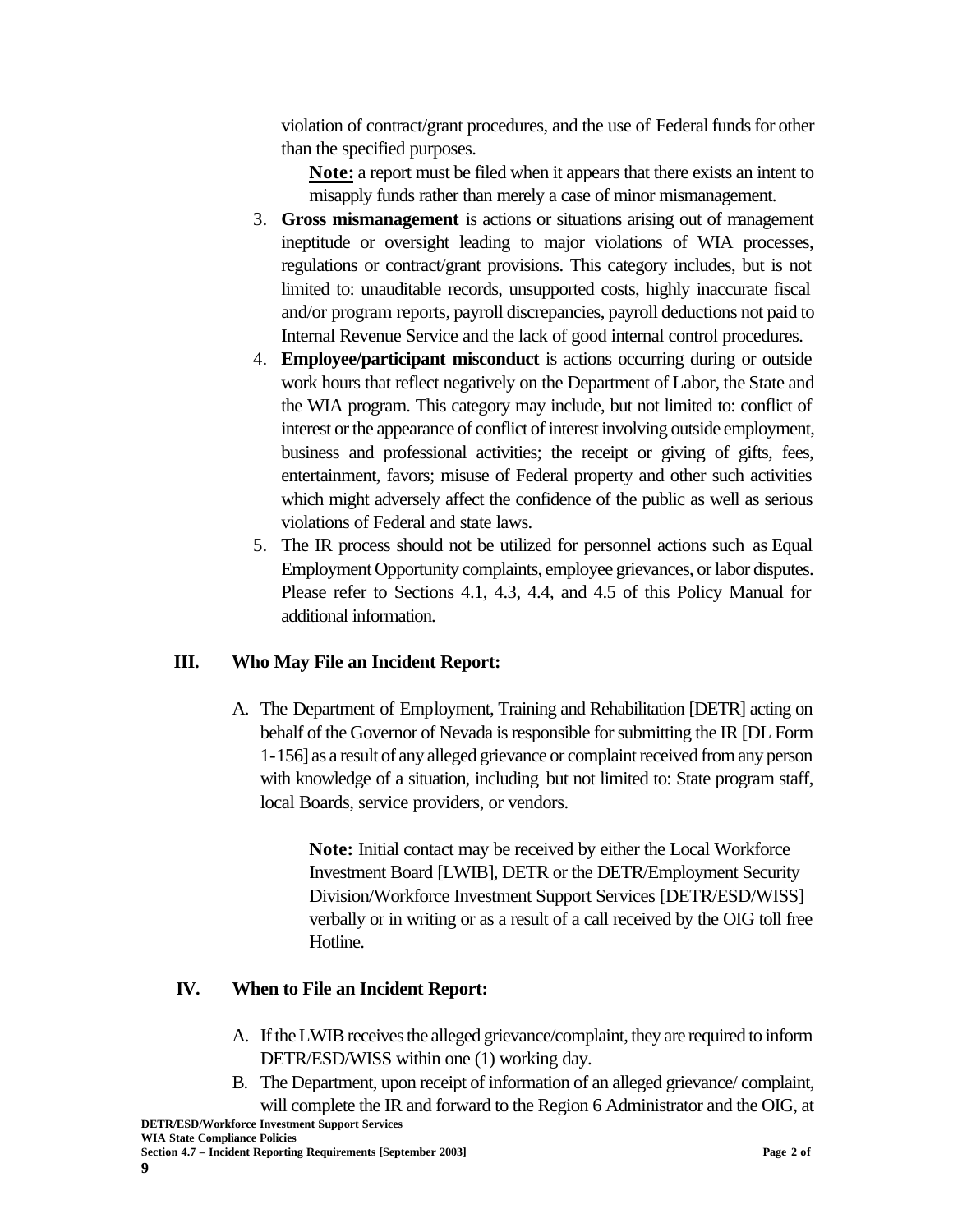the addresses below, within one (1) working day.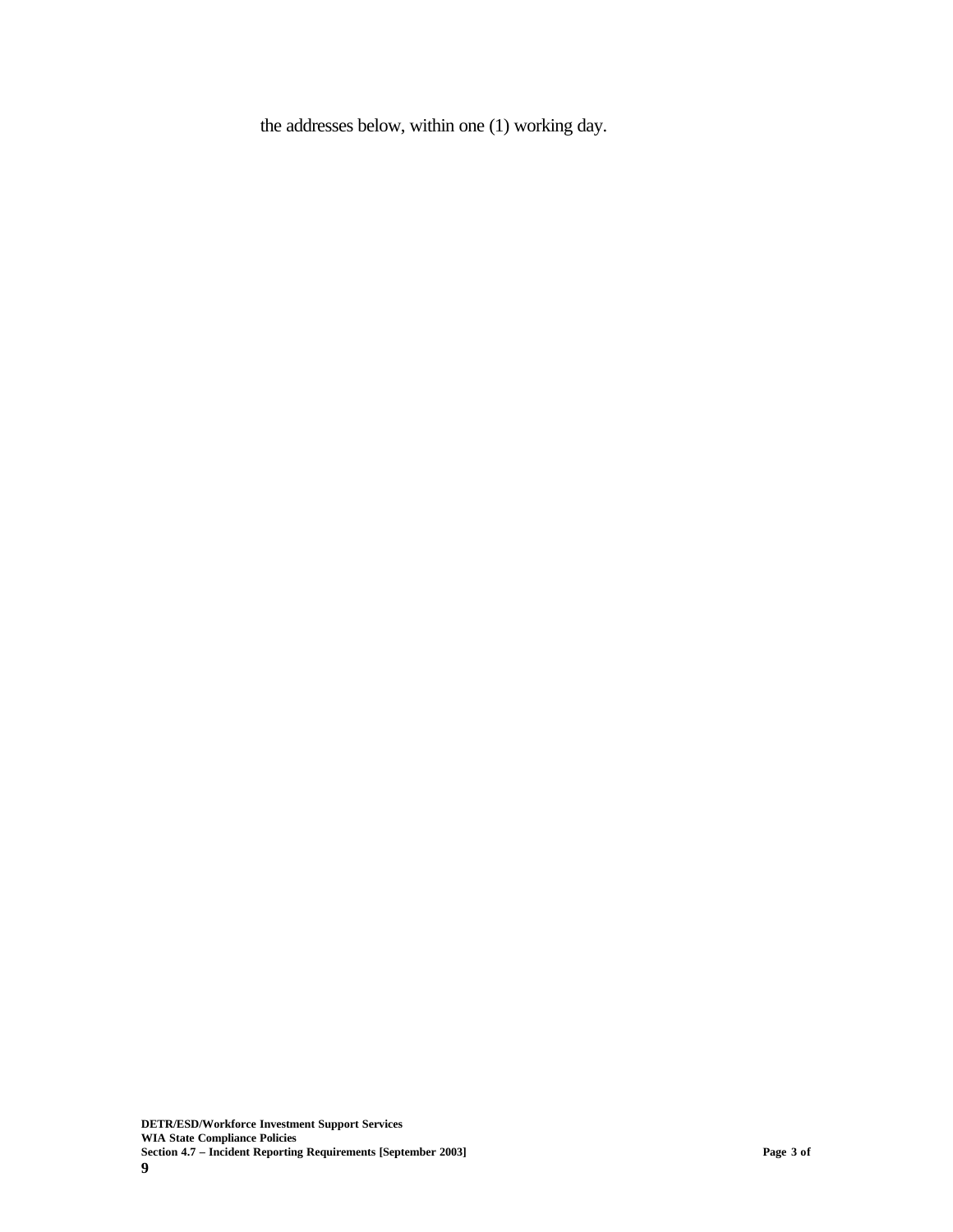| <b>Address:</b> | U.S. Department of Labor         |
|-----------------|----------------------------------|
|                 | Office of the Inspector General  |
|                 | Attn: Regional Inspector General |
|                 | 71 Stevenson Street, Suite 720   |
|                 | San Francisco, CA 94105          |
|                 |                                  |

U.S. Department of Labor Employment and Training Administration Office of Regional Administrator 71 Stevenson Street, Suite 820 San Francisco, CA 94105

# **V. Role of the DOL Employment and Training Administration [ETA]/State:**

- A. ETA will review the report and work with the OIG, to determine who will be responsible for investigating the allegation.
- B. The ETA will advise DETR of the OIG's decision.
- C. If the OIG elects to investigate the allegation(s), the State will postpone resolution until the investigation is complete.
- D. If the OIG does not elect to investigate, ETA will notify DETR of the investigation findings and issue a period of sixty [60] days to comment and take appropriate corrective action. Corrective action required may include formal investigation, audit or other administrative action and must include a schedule in the response.
- E. Under normal circumstances the State will have the responsible LWIB conduct the investigation; The State will also be responsible for establishing deadlines for their response and must approve all proposed resolution prior to submission to DOL.

# **VI. Resolution:**

- A. The State will request closure from the ETA upon final determination that corrective action has been taken to resolve all issues and allegations. If the ETA approves closure, the State will send a closure letter to the LWIB. If ETA does not approve the closure, the resolution process will be initiated.
- B. When local investigation supports allegations of substantive administrative or fiscal issues, the State will:
	- 1) Issue a Notice of Initial Determination and attempt to settle issues through informal resolution. Informal resolution can be used to resolve administrative issues, provide additional documentation for questioned costs, provide stand-in costs or payment of questioned costs by the responsible agency.
	- 2) If informal resolution settles the issues, the State will issue a final determination letter and request closure from ETA.

**DETR/ESD/Workforce Investment Support Services** C. If informal resolution is not successful, the State will issue a Notice of Final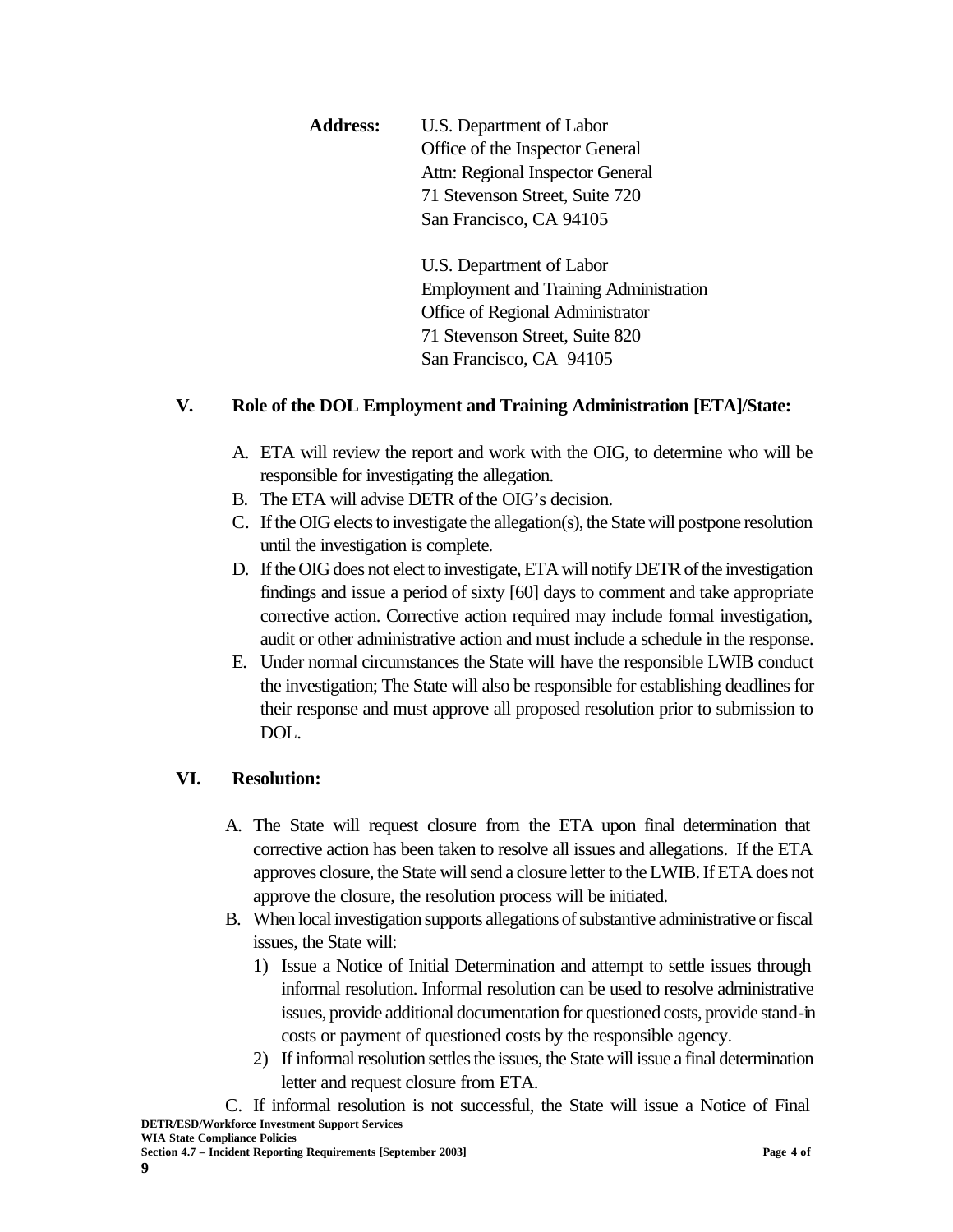Determination. This notice will require the recipient to either request an appeal within thirty [30] days from the date of the Notice of Final Determination; pay the disallowed costs within sixty [60] days; or request a waiver of liability within thirty [30] days if criteria listed in Section XIV of this document is met. The notice may also include any required corrective administrative actions.

D. If an appeals hearing is requested, the hearing must be conducted within thirty [30] days from the date of the request.

### **VII. Notice of the Appeals Hearing:**

- A. An impartial independent hearing officer must conduct a hearing within thirty [30] days from receipt of the request.
- B. The State must notify the complainant and the respondent of the "Notice of Hearing" not less than ten [10] days prior to the date of the hearing by certified mail, return receipt requested. The time of the hearing may be earlier if mutually agreed to by both parties.
- C. The "Notice of Hearing" shall be in writing and include the following information:
	- 1) Complaint case number, name of complainant, name of respondent, date of complaint;
	- 2) Date, time and location of the hearing before an impartial hearing officer;
	- 3) A hearing is an opportunity to present evidence by either party; and
	- 4) A statement of the alleged violation(s).
- D. A request for a five-day postponement may be made in writing by either party upon a showing of good cause to the hearing officer, provided the hearing is still conducted within thirty [30] days of the request for a hearing.
- E. An impartial and independent hearing officer shall be designated by the State.

### **VIII. Rules of the Hearing:**

- A. The strict rules of evidence will be waived since the hearing shall be conducted in an informal manner by both parties in order to obtain full disclosure of all the facts;
- B. The presentation of both written and oral testimony will be allowed;
- C. Both parties may present witnesses and the right to cross-examine the witnesses;
- D. Both parties have the right to examine all relevant records and documents submitted;
- E. If either the complainant or the respondent fails to appear at the hearing, the impartial hearing officer shall render a decision based on the review of all available information; and
- F. All hearing records, depositions, exhibits and other supporting documentation will be forwarded by the Hearing Officer to the State for record retention immediately following the hearing determination.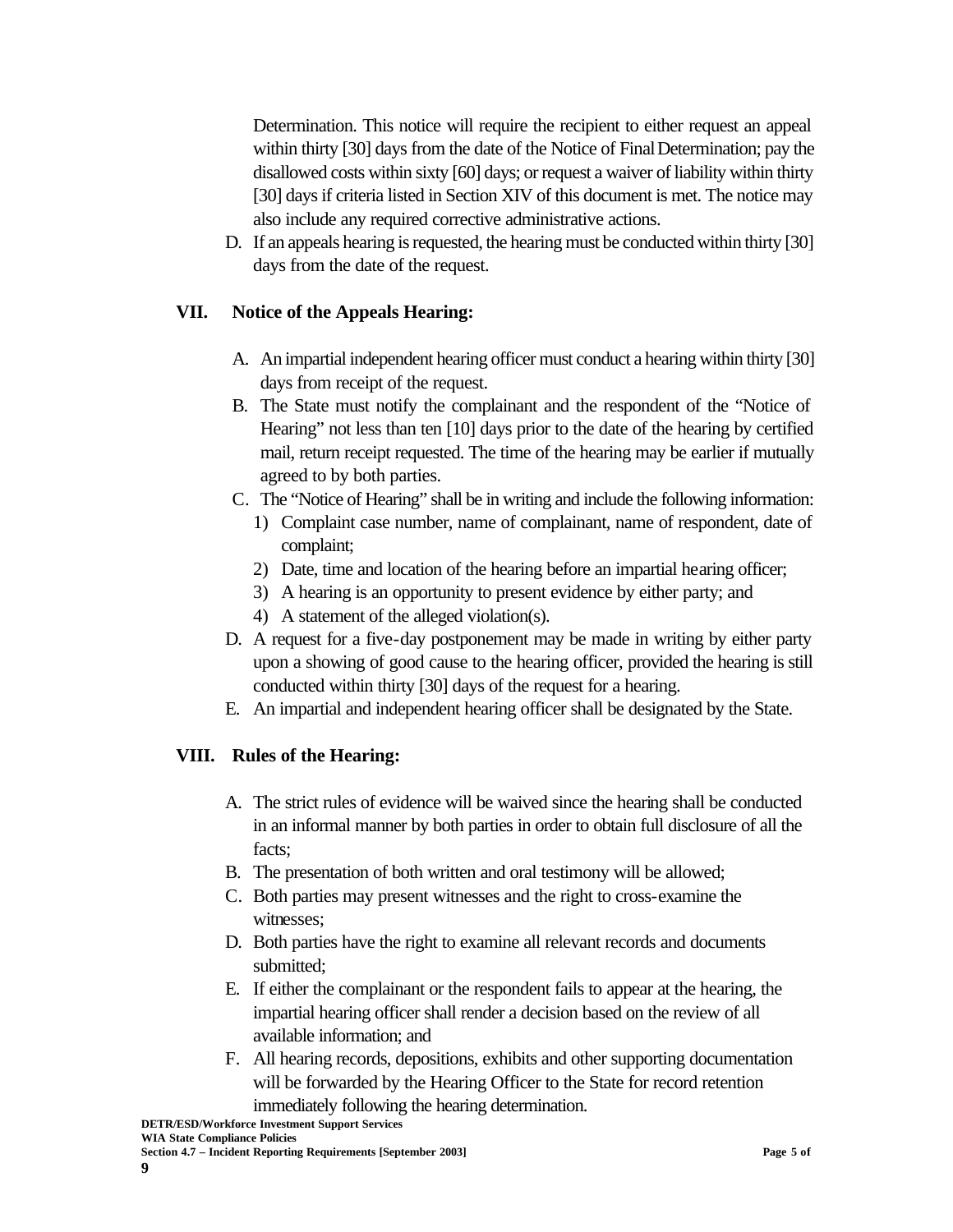### **IX. Roles and Responsibilities of the Hearing Officer:**

- A. Maintain the dignity of the hearing and protect the rights of both parties;
- B. Insure the hearing is recorded and a record of the hearing is made available to all parties, if requested;
- C. Begin the hearing by informing both parties of the issues involved;
- D. Explain that all testimony is under oath;
- E. Explain the hearing procedures and that the complainant bears the burden of proving the allegation(s) in the grievance;
- F. Determine the order of evidence and its relative significance; and
- G. Submit a written decision to the complainant within thirty [30] days after the hearing.

### X. **Review by the Secretary of Labor:**

- A. Should a decision not be reached by the State within sixty [60] days of the hearing or a decision has been reached, to which either one of the parties involved does not agree, an appeal can be submitted to the Secretary of Labor [Secretary]. This appeal must be submitted within one hundred and twenty [120] days from the date on which a decision should have been reached or within sixty [60] days of a decision, which is adverse to one or more of the parties.
- B. The appeal to the Secretary should contain the following information:
	- 1) The full name, telephone number, if any, and address of the person making the grievance/complaint.
	- 2) The full name and address of the respondent against whom the grievance/complaint is made;
	- 3) A clear and concise statement of the facts, including pertinent dates, constituting the alleged violation;
	- 4) The provisions of the Act, regulations, grant or other agreements under the Act believed to have been violated;
	- 5) A statement disclosing whether proceedings involving the subject of the request have been commenced or concluded, before any Federal, State or local authority, and, if so, the date of such commencement or conclusion, the name and address of the authority and the style of the case;
	- 6) A statement of the date the grievance/complaint was filed with the Governor, the date on which the Governor should have issued a decision, and an attestation that no decision was issued;
	- 7) A request will be considered to have been filed when the Secretary receives from the complainant a written statement sufficiently precise to evaluate the complaint and the grievance procedure used by the State and grant recipient;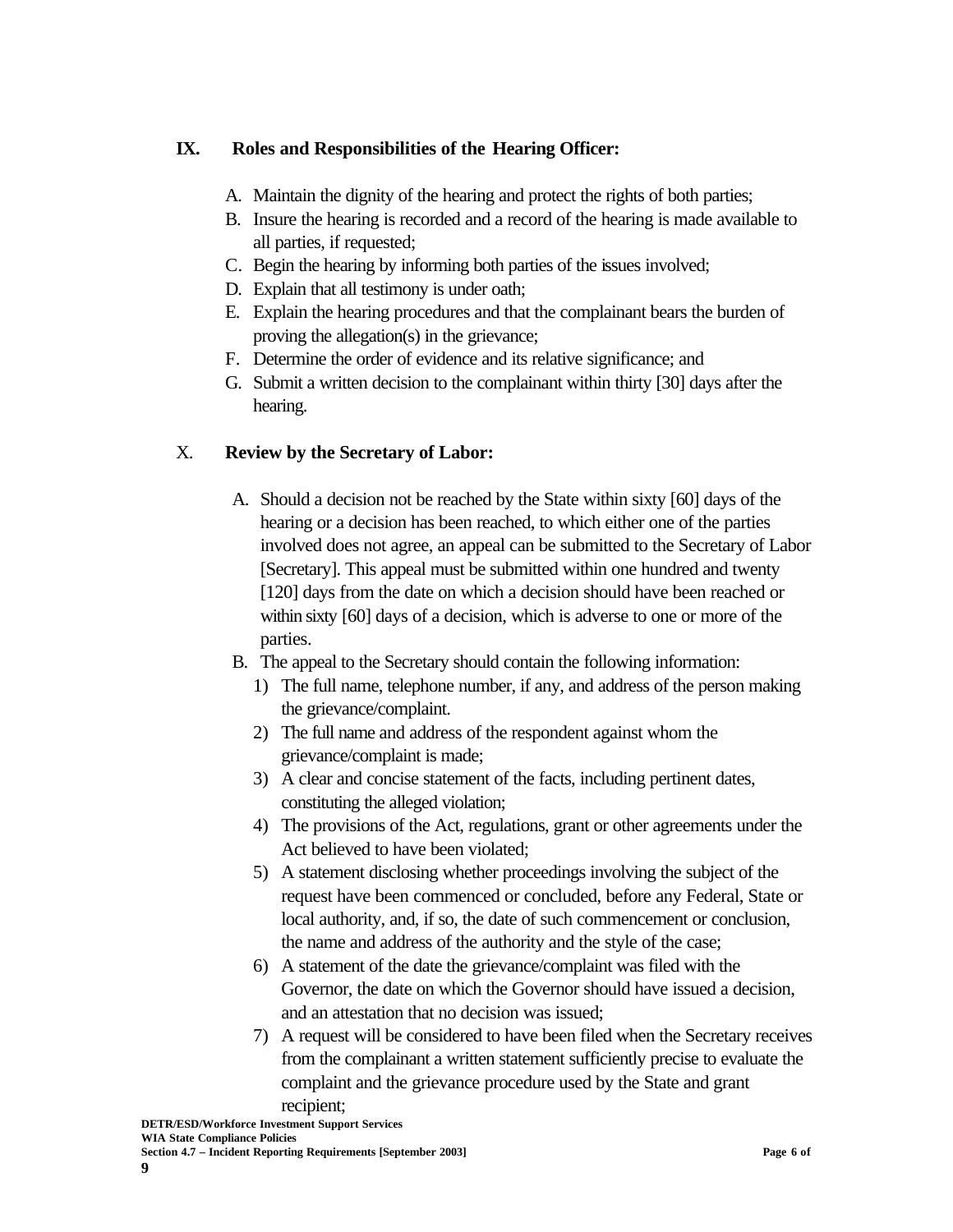8) Send request to:

Secretary of Labor U.S. Department of Labor Attn: ASET Frances Perkins Building Room N5309 200 Constitution Avenue NW Washington, D.C. 20210

Copy of the appeal should be sent to:

USDOL Region 6 ETA Regional Administrator Employment and Training Administration 71 Stevenson Street, Suite 820 San Francisco, CA 94105

**Director** State of Nevada Department of Employment, Training and Rehabilitation 500 E. Third Street Carson City, NV 89713-0001

and the opposing party.

C. The Secretary shall act within 120 days of receipt of the request and where there is reasonable cause to believe the Act or regulations have been violated and shall direct the State to issue a decision adjudicating the dispute pursuant to state and local procedures. For resolution of State and Direct Grants, the Secretary of Labor uses the DOL audit resolution process and Grant Officer Resolution process. A final determination issued by a Grant Officer under this process may be appealed to the DOL Office of Administrative Law Judges within 21 days of receipt of final determination in accordance with WIA section §667.800.

### **XI. Debt Collection of Disallowed Costs:**

- A. ETA holds its direct recipient liable for all mis-expenditures of funds awarded to the recipient, including all WIA Title 1 recipients. [§667.705]
- B. The preferred corrective action for disallowed costs from ETA grant funds is non-Federal cash repayment. The ETA uses a process of three demand letters at about 30-day intervals to demand repayment. If no appeal has been filed, debts are considered delinquent thirty [30] days after the date of the Final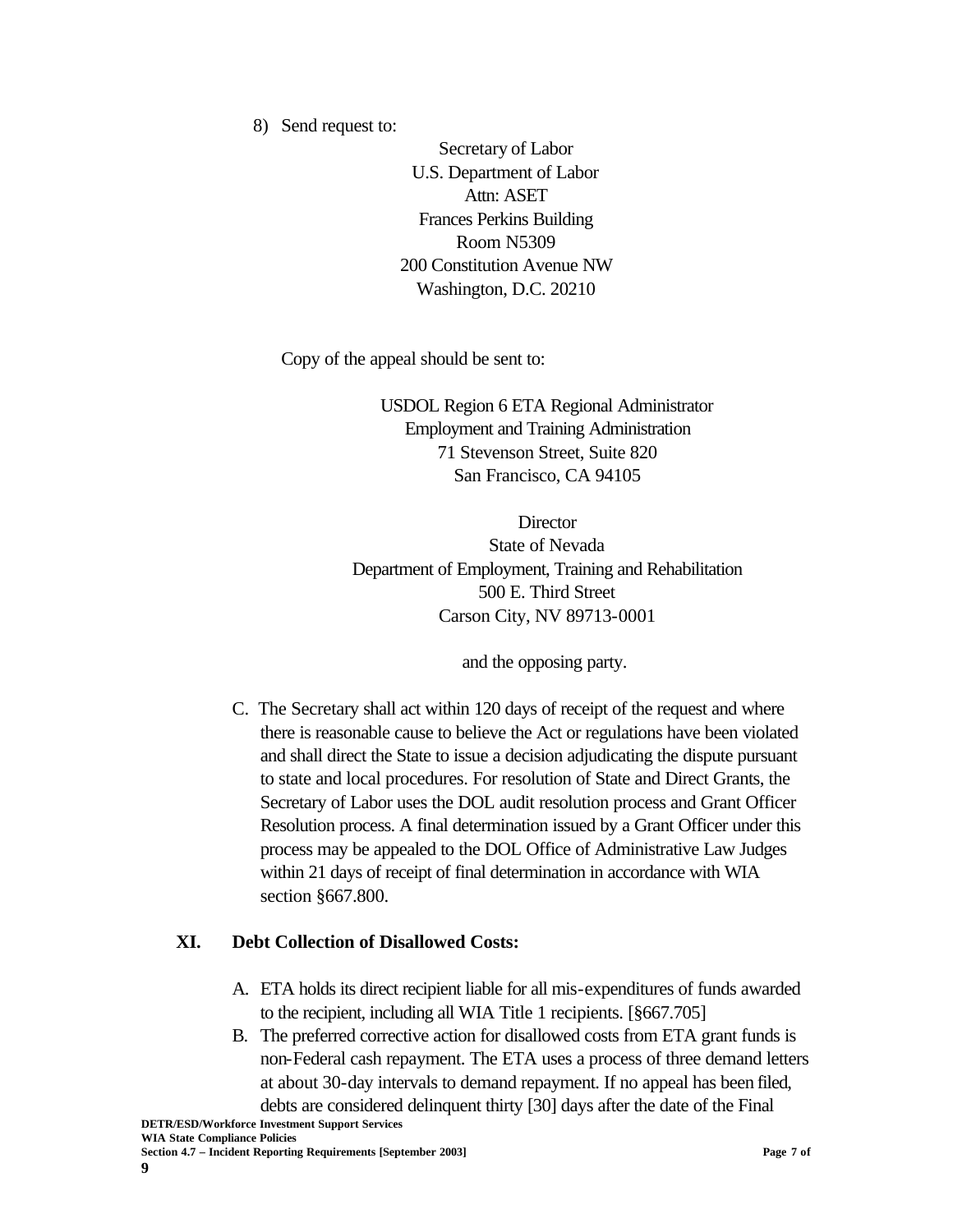Determination, therefore are subject to accrued interest charges.

- C. ETA may be willing to negotiate short-term installment agreements instead of full lump-sum repayments when the circumstances warrant.
- D. If the Final Determination has been appealed, then debt collection efforts are suspended and no interest will accrue until the appeal has been resolved and a final decision rendered.

### **XII. Offset Method for Debt Collection:**

- A. Use of offset as a method for debt collection under WIA Title 1 programs is addressed in the Act at Section 184(c ) and in §667.705.
- B. Under these provisions direct recipients wishing to utilize offset must formally request an offset from the Grant Officer.
- C. Offsets are generally applied against administrative funds.
- D. This option is only available if the debt is not due to gross negligence or a willful disregard of the Act and/or regulations, including a pattern or misexpenditure. [§667.705(a)]
- E. If the Grant Officer has held a state recipient responsible for misexpenditure incurred by an LWIB, the State may also utilize the offset provisions to collect the debt by deducting the amount of the debt from the subsequent year's administrative allocation to the LWIB. Again this option is only available if there is no gross negligence or a willful disregard of the Act and/or regulations, including a pattern or misexpenditure. [§667.705(b)]

# **XIII. Waiver of Liability [WIA Section 184(d)(2) and §667.720(c )(1-5)]:**

The Act at Section 184(d)(2) provides that a State may request that the Grant Officer waive the liability for a debt if the following requirements are met [§667.720(c)]:

- A. Expenditure occurred at sub-recipient level.
- B. The resolution report must accompany the waiver request if the debt was established in a non-Federal resolution proceeding.
- C. The situation must not be due to willful disregard of WIA Title 1 requirements, gross negligence or failure to observe accepted administrative standards.
- D. The recipient must show that a final determination was issued, all appeals have been made, and a debt created.
- E. The recipient established and adhered to appropriate standards for the award and monitoring of grants and contracts.
- F. The recipient established contracts with clear and unambiguous goals and obligations.
- G. The Board conducted monitoring visits and audits at reasonable intervals.
- H. The recipient took prompt corrective action as a result of the violation.
- I. The fraud was discovered and promptly reported.